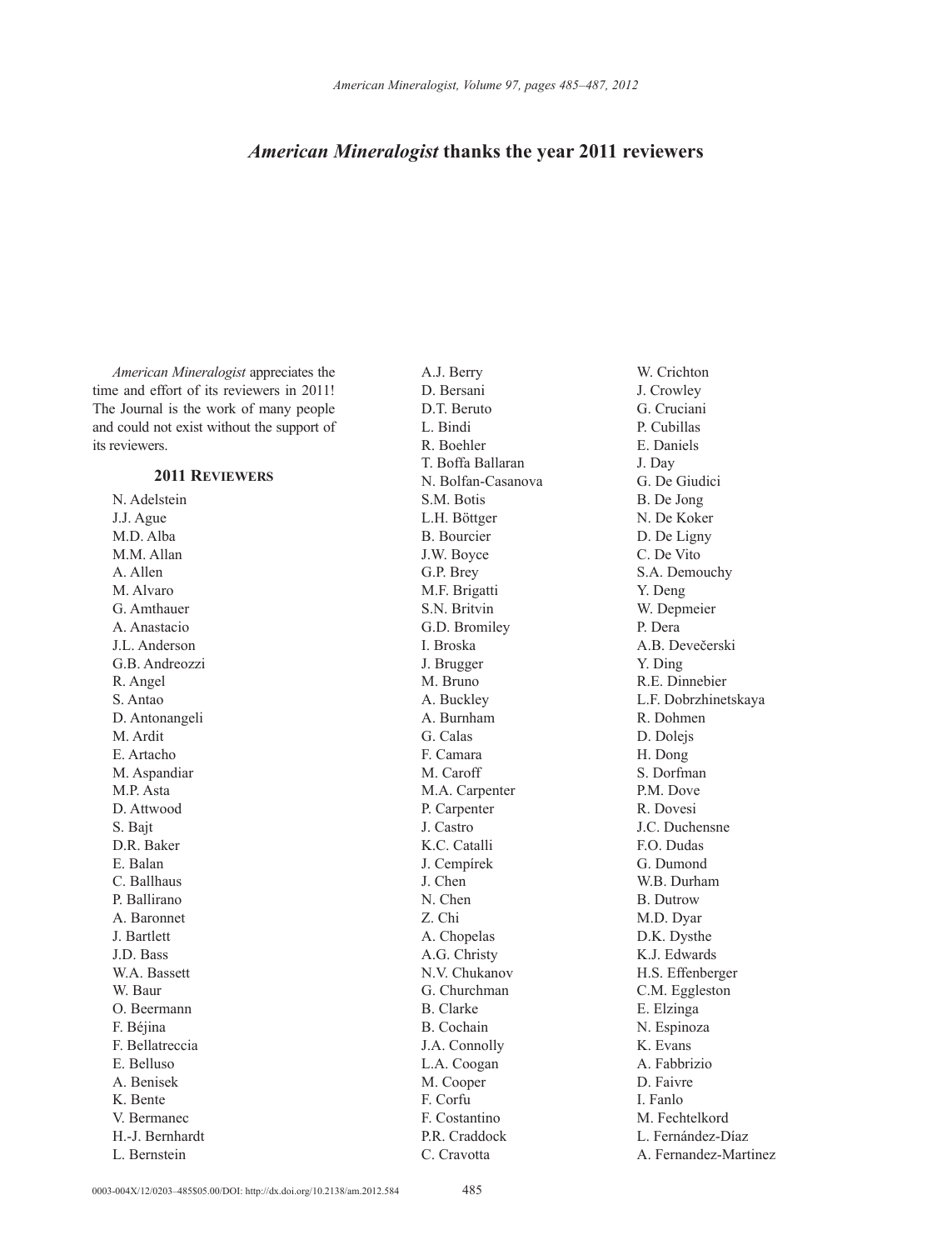E. Ferrage J.M. Ferry J. Filiberto R.X. Fischer M.E. Fleet E. Fois F.F. Foit Jr. T. Forbes P. Fralick M. Franceschelli G. Franz M. Friak D.J. Frost R.L. Frost M. Gaft A.-C. Gaillot M.A. Galliski I. Galuskina J. Ganguly G. Ganskow J. Gardner L. Gasparov G.D. Gatta A. Gehring C.A. Geiger T. Geisler D. Ghosh G.V. Gibbs H. Gies A. Gismelseed A.F. Glazner A. Gleason J. Goetze H. Graetsch C.M. Gramaccioli K. Grant J. Greathouse I.E. Grey J. Grice W.L. Griffin B. Grocholski S.J. Guggenheim K.M. Gunderson M.E. Gunter M. Guthrie U. Halenius M. Hansen S. Harley G.E. Harlow D. Harries F. Hatert E. Haussuehl R.M. Hazen C. Hejny R. Hellmann G.S. Henderson D.J. Henry J. Hermann

Y. Hexiong H. Hidaka S.R. Higgins S. Hirai D.M. Hirsch M.M. Hirschmann H.E. Höfer A.M. Hofmeister G.L. Hovis C.J. Howard J.A. Hriljac H. Hsu Y. Huang J.M. Hughes M. Humphreys S. Hunt N.C. Hyatt G. Iacono-Marziano J. Ingrin A. Inoue T. Inoue C. Ionescu S. Jahn J. Janeczek E. Janots H. Jennings R. Joesten E.A. Johnson G. Jordan W.H. Joswig V. Kahlenberg A. Kalinichev K. Kanagawa J.M. Karner K. Kawamura K. Keil S. Kharbish B. Kiefer D. Kim P.L. King M. Kirk M. Kitamura S. Klemme K. Klimm D. Klug M. Koch Müller L.N. Kogarko D.L. Kohlstedt S.C. Kohn H. Kojitani U. Kolitsch T. Komabayashi A. Koziol R. Kröger S.V. Krivovichev J. Kubicki T. Kuritani A. Kyono

J.S. Lackey M. Lane B. Lanson A. Lanzirotti B. Lavina B. Lazic Y. Lee B. Li L. Li Y. Liang A. Liebscher P. Lightfoot K. Lilova J.-F. Lin H. Lindgreen L.-g. Liu W. Liu X. Liu J. Longhi V. Lueth G.R. Lumpkin A. Luttge C. Ma H. Ma A.S. Madden J. Majzlan E. Makovicky W.J. Malfait C.E. Manning Z. Mao C. Martel T. Martins A. Martucci H.E. Mason H.-J. Massonne T. Mather S. Mattauch C. Mattinson F.M. McCubbin C.R. McFarlane G.P. Meeker J.C. Melgarejo i Draper M. Mellini S. Merlino D. Middlemiss B. Mihailova J. Miller S.J. Mills N. Miyajima R. Miyawaki Y. Moëlo M. Mookherjee M. Moore J. Moreau R. Moretti S.A. Morse J.L. Mosenfelder R. Mosser-Ruck